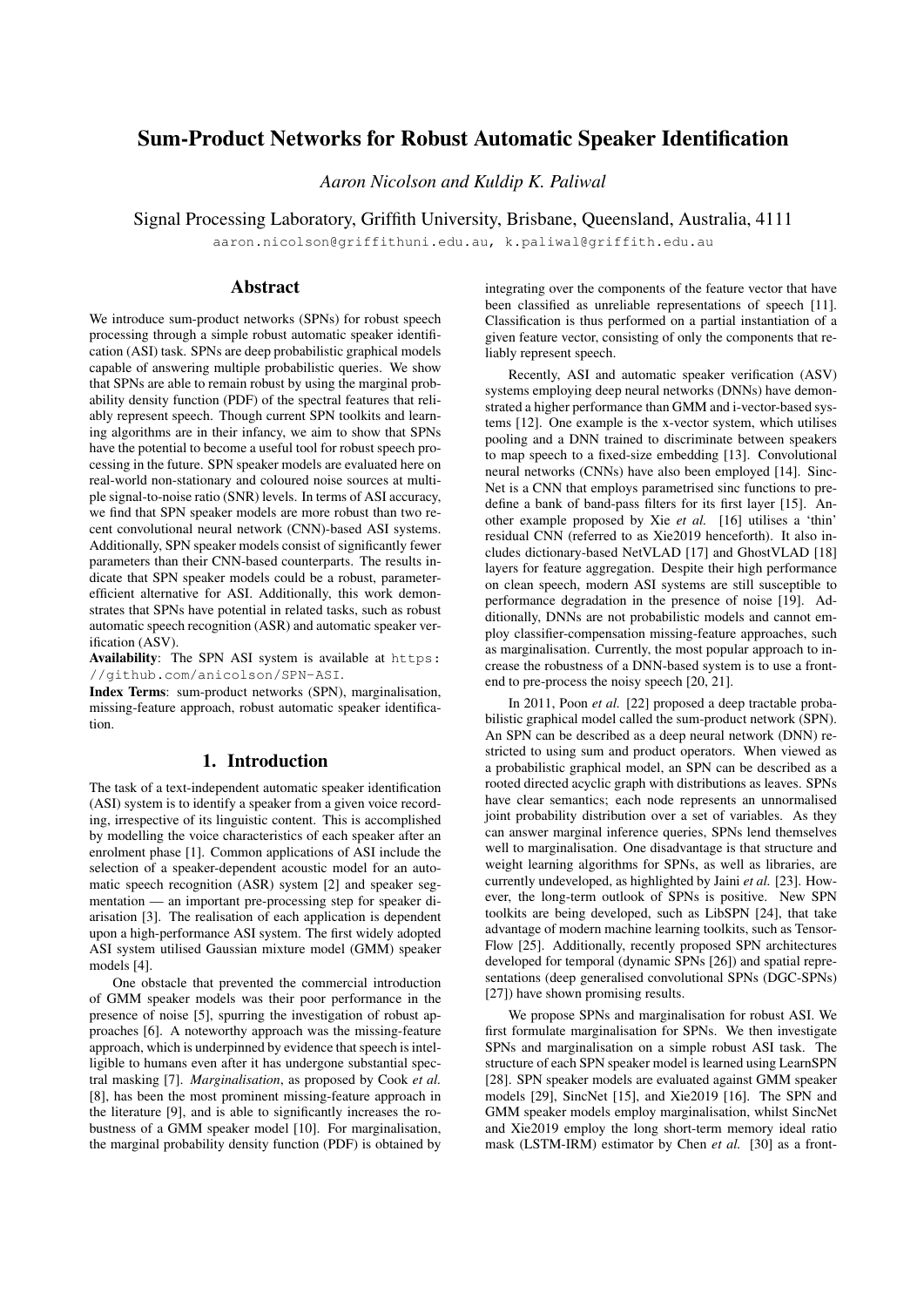end. SPN speaker models are evaluated using multiple conditions, including real-world non-stationary and coloured noise sources and multiple signal-to-noise ratio (SNR) levels. From the presented results, we aim to demonstrate the following: 1) SPN speaker models are more robust than GMM speaker models when marginalisation is and is not used, 2) SPN speaker models utilising marginalisation have the potential to be more robust than recent CNN-based ASI systems that employ a frontend technique, and 3) SPNs and marginalisation have potential in related robust speech processing tasks, such as robust ASR and ASV.

## 2. SPN speaker models

### 2.1. Features

For marginalisation, a frequency-domain representation is required. Hence, we employ the log-spectral subband energies (LSSEs) of the clean speech power spectral density (PSD) estimate as features for the SPN and GMM speaker models. The LSSEs are computed from the single-sided PSD estimate:

$$
X_b = \log \sum_{k=0}^{N_d/2} h_{b,k} \hat{P}_k, \quad 0 \le b \le B - 1,
$$
 (1)

where  $N_d$  denotes the time-frame duration in discrete-time samples, k denotes the discrete-frequency bin,  $\hat{P}_k$ , for all k, denotes the PSD estimate for a given time-frame, and  $h_{b,k}$ , for all k, denotes the  $b^{th}$  filter of a bank of B triangular-shaped critical band filters spaced uniformly on the mel-scale. The PSD is estimated from the short-time Fourier transform (STFT) of the clean speech using the periodogram method, as in [10].



Figure 1: *SPN speaker model with univariate Gaussian leaves.*

#### 2.2. SPN speaker models with Gaussian leaves

An SPN [22] specifies an unnormalised joint distribution over a set of random variables,  $\mathbf{X} = (X_1, X_2, ..., X_B)^\top$ , where in this case, X is the LSSEs for a time-frame of clean speech. An observation of **X** is denoted by  $\mathbf{x} = (x_1, x_2, ..., x_B)^\top$ . Hence, the SPN,  $S$ , for speaker class  $C$  is a function of the observed feature vector,  $S(\mathbf{x}|C)$ , where the value of the SPN is given by its root. An SPN consists of multiple layers of sum and product nodes, with distributions as leaves. The multivariate distribution of the  $i^{th}$  leaf is over a subset of the variables:  $X_i \subseteq X$ , and is assumed to be normally distributed:  $\mathbf{X}_i \sim \mathcal{N}(\boldsymbol{\mu}, \boldsymbol{\Sigma} | i, C)$ , with mean  $\mu$ , and diagonal covariance  $\Sigma$ . The PDF for the  $i^{th}$  leaf

is given by

$$
\mathcal{N}(\mathbf{x}_i|i, C) = \prod_{d \in \mathbf{D}} \frac{1}{\sqrt{2\pi \Sigma_{i, C}(d, d)}} e^{-\frac{(\mathbf{x}_i(d) - \mu_{i, C}(d))^2}{2\Sigma_{i, C}(d, d)}}, \quad (2)
$$

where  $\mathbf{D} \subseteq (1, 2, ..., B)^{\top}$  indicates the random variable indices for  $X_i$ . An SPN over two variables with univariate Gaussian leaves is shown in Figure 1.

If node  $i$  is a product node, its value is given by the product of the values of its children,  $Ch(.)$ :  $S_i = \prod_{j \in Ch(S_i)} S_j$ , where  $S_j$  is the  $j^{th}$  child of node  $S_i$ . If node i is a sum node, its value is given by the sum of the values of its children:  $S_i = \sum_{j \in Ch(S_i)} w_{ij} S_j$ , where weight  $w_{ij}$  is the non-negative weighted edge between  $S_i$  and  $S_j$ . To be a *valid* joint distribution, an SPN must be both *decomposable*, and *complete*, as described in [22]. The scope of a node,  $Sc(.)$ , is defined as the set of variables that are descendants of it. An SPN is said to be decomposable when the scopes of the children of its product nodes are disjoint:  $\forall S_j, S_k \in Ch(S_i), Sc(S_j) \cap Sc(S_k) = \emptyset$ , where  $\emptyset$  indicates an empty set. An SPN is said to be complete when the scopes of the children of its sum nodes are identical:  $\forall S_j, S_k \in Ch(S_i), Sc(S_j) = Sc(S_k).$ 

#### 2.3. Marginalisation for SPNs

For marginalisation, each component of an observed noisy speech feature vector is classified as either a reliable or an unreliable representation of the corresponding unobserved clean speech component. The noisy speech feature vector, y, can thus be described as the union of the reliable and unreliable components:  $y = y^r \cup y^u$ . Here, we not only apply marginalisation to SPNs, but also *bounded marginalisation*, as proposed by Cook *et al.* [22]. For bounded marginalisation, the value of an unreliable component is utilised as the upper bound of the unobserved clean speech component value. For LSSEs, the bounds are taken from  $[-\infty, \mathbf{y}_n^u]$ . Thus, the PDF for the  $i^{th}$  leaf becomes:

$$
\mathcal{N}(\mathbf{y}_i^r, \mathbf{x}_i^u \le \mathbf{y}_i^u | i, C) = \mathcal{N}(\mathbf{y}_i^r | i, C) \int_{-\infty}^{\mathbf{y}_i^u} \mathcal{N}(\mathbf{x}_i^u | i, C) d\mathbf{x}_i^u.
$$
\n(3)

For marginalisation, the unreliable components are treated as missing and the bounds are taken from  $[-\infty, \infty]$ . The integral in Equation (3) thus reduces to unity, giving  $\mathcal{N}(\mathbf{y}_i^r|i, C)$ . When all of the components of  $y_i$  are unreliable, it is treated as a vector with no instantiated components:  $\mathcal{N}(\mathbf{y}_i^r = \emptyset | i, C) = 1$ .

## 3. Experiment setup

#### 3.1. Signal processing

The feature vectors for the GMM and SPN speaker models are computed using a Hamming window function, with a timeframe duration of 32 ms (512 discrete-time samples) and a timeframe shift of 16 ms (256 discrete-time samples). The 257-point single-sided PSD estimate for a time-frame is used and includes both the DC and Nyquist frequency component. The LSSEs are computed from the PSD estimate using 26 triangular-shaped critical band filters spaced uniformly on the mel-scale.

#### 3.2. Classification of reliable spectral components

Here, the reliability of a spectral component is determined by its *a priori* SNR, as in [31]. A component with an *a priori* SNR

<sup>&</sup>lt;sup>1</sup>For convenience, the time-frame index is omitted from the notation.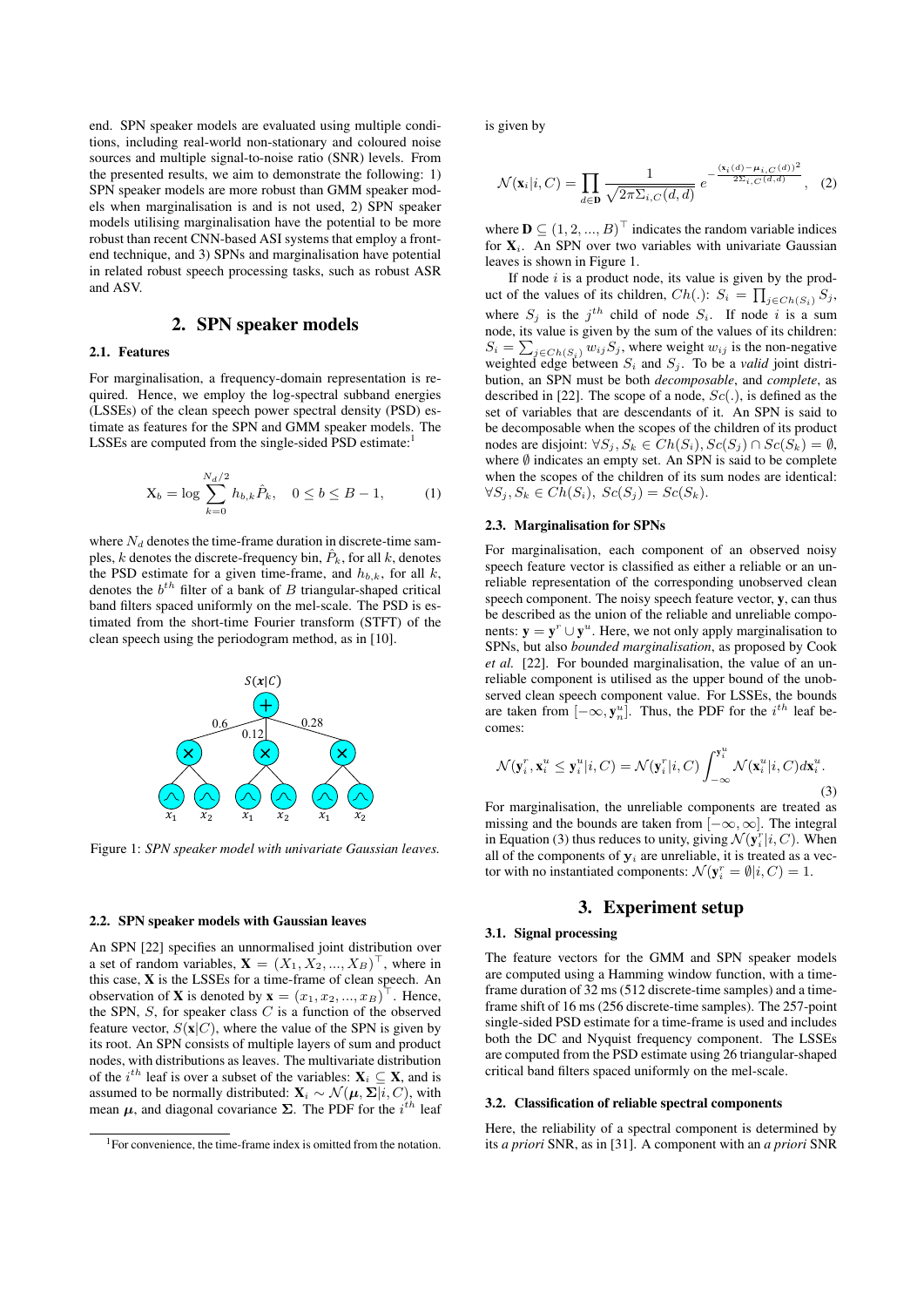| Table 1: ASI accuracy $(\%)$ for the real-world non-stationary noise sources. The average improvement over the model in the preceding |  |
|---------------------------------------------------------------------------------------------------------------------------------------|--|
| row is shown in the last column. The highest accuracy for each condition is shown in boldface.                                        |  |

|                           |                          | Marg. Bounds | <b>SNR</b> level (dB) |       |       |                   |                         |       |       |             |         |                     |          |
|---------------------------|--------------------------|--------------|-----------------------|-------|-------|-------------------|-------------------------|-------|-------|-------------|---------|---------------------|----------|
| Model                     |                          |              | Voice babble          |       |       |                   | <b>Street music</b>     |       |       |             | Average |                     |          |
|                           |                          |              | $-5$                  | 0     | 5     | 10                | 15                      | $-5$  | 0     | 5.          | 10      | 15                  | impr.    |
| <b>GMM [29]</b>           | х                        | х            | 0.00                  | 0.00  | 0.63  | 13.02             | 50.48                   | 0.00  | 0.00  | 0.95        | 5.40    | 25.40               |          |
| <b>SPN</b>                | Х                        | Х            | 0.00                  | 0.00  | 1.59  |                   | 15.56 $50.16 \mid 0.00$ |       | 0.32  | 1.27        | 6.03    | 25.71               | $+0.48$  |
| <b>GMM [29]</b>           | ✓                        | X            | 2.22                  | 6.35  | 18.10 | 46.98             | 79.37                   | 4.76  | 10.48 | 20.32       | 37.46   | $66.35 -$           |          |
| <b>SPN</b>                | $\checkmark$             | Х            | 2.22                  | 7.30  |       | 19.05 50.79 83.49 |                         | 4.13  |       | 10.48 24.13 |         | 40.95 $71.43$ +2.16 |          |
| GMM [29]                  | $\checkmark$             |              | 15.24                 | 29.21 | 48.57 | 72.70             | 89.21                   | 20.63 |       | 32.06 54.60 | 71.11   | $85.40$   -         |          |
| <b>SPN</b>                | $\checkmark$             | √            | 14.60                 | 32.70 | 55.87 | 77.78             | 91.43                   | 22.54 | 34.92 | 59.37       | 74.29   | 90.16               | $+3.49$  |
| SincNet $[15] + IRM$ [30] | $\overline{\phantom{a}}$ |              | 0.63                  | 4.44  | 25.40 | 71.75             | 92.70                   | 1.27  | 5.40  | 23.81       | 64.44   | 92.38               | $-17.14$ |
| SincNet $[15]$            |                          |              | 0.32                  | 1.59  | 18.10 | 56.83             | 93.02                   | 0.63  | 2.86  | 11.11       | 46.98   | 85.40               | $-6.54$  |
| $Xie2019$ [16] + IRM [30] | $\overline{\phantom{a}}$ |              | 0.63                  | 1.27  | 10.48 | 28.89             | 53.33                   | 0.32  | 1.27  | 4.44        | 20.63   | 40.95               | $-15.46$ |
| Xie2019 [16]              |                          |              | 0.32                  | 0.95  | 4.13  | 14.92             | 41.27                   | 0.00  | 0.32  | 2.54        | 13.65   | 35.56               | $-4.85$  |

greater than 0 dB is classified as reliable [32]. Deep Xi-ResNet from [33] is used here as the *a priori* SNR estimator. Deep Xi is a deep learning approach to *a priori* SNR estimation [34], and is available at: https://github.com/anicolson/ DeepXi. It estimates the *a priori* SNR for each of the 257 frequency-domain components of a noisy speech time-frame. The *a priori* SNR estimate for each subband is subsequently found by applying the filterbank used to compute the LSSEs.

### 3.3. Training and test sets

The TIMIT corpus [35] (16 kHz, single-channel), which consists of 630 speakers with 10 utterances each, is used as the clean speech. The  $si^*$  and  $sx^*$  subsets are used for training  $(5040 \text{ utterances})$  and the sa<sup>\*</sup> subset is used for testing  $(1260 \text{°s})$ utterances). Each clean speech recording from the  $sa^*$  subset is mixed additively with one of four real-world noise source recordings to create the noisy speech for testing (315 clean speech recordings for each noise source). Each noisy speech recording is replicated at five SNR levels:  $\{-5, 0, 5, 10, 15\}$ dB, forming a test set of 6 300 noisy speech recordings. The real-world noise sources include two non-stationary and two coloured. The two real-world non-stationary noise sources include *voice babble* from the RSG-10 noise dataset [36] and *street music* (recording no. 26 270) from the Urban Sound dataset [37]. The two real-world coloured noise sources include *F16* and *factory* (welding) from the RSG-10 noise dataset [36].

#### 3.4. ASI systems

GMM: For each speaker, a GMM consisting of 48 diagonal-covariance clusters is trained on the training set using the expectation-maximisation (EM) algorithm [38], and the k-means++ algorithm for parameter initialisation [39].

SincNet: [15] is available at: https://github.com/ mravanelli/SincNet and is trained using the training set with default hyperparameters.

Xie2019: [16] is available at: https://github.com/ WeidiXie/VGG-Speaker-Recognition and is trained using the training set with default hyperparameters and a 1 second input spectrogram size.

SincNet + IRM & Xie2019 + IRM: The LSTM-IRM estimator from [30] is used as the front-end for SincNet and Xie2019. The training data and configuration from [40] is used specifically.

SPN: Each speaker is modelled using an SPN with univariate Gaussian leaves. The SPFlow library is used to implement the SPN speaker models [41]. A variant of the Learn-SPN algorithm [28] that partitions and clusters variables using the Hirschfeld-Gebelein-Rényi maximum correlation coefficient [42] is used as the structure learning algorithm. The minimum number of instances to split is set to 50 and the threshold of significance is set to 0.3 for the structure learning algorithm.

## 4. Results and discussion

## 4.1. Real-world non-stationary noise sources

Table 1 shows the ASI accuracy for two real-world nonstationary noise sources: *voice babble* and *street music*. Over all of the tested conditions in Table 1, SPN speaker models demonstrated an average improvement of 0.48% over GMM speaker models (no marginalisation). This indicates that SPN speaker models are better able to model the joint distribution of each speaker's features. It can be seen that the robustness of SPN speaker models increases significantly when either marginalisation or bounded marginalisation is used. SPN speaker models attained an average improvement of 2.16% and 3.49% over GMM speaker models when marginalisation and bounded marginalisation are used, respectively. The performance improvement that SPN speaker models posses over GMM speaker models is thus extended when either marginalisation or bounded marginalisation is used.

SPN speaker models employing bounded marginalisation are able to outperform SincNet + IRM, with an average improvement of 17.14%. While SincNet + IRM achieved the best accuracy at 15 dB for both non-stationary noise sources, it is outperformed at lower SNR levels by SPN speaker models employing bounded marginalisation. The results presented in Table 1 show that SPN speaker models are robust to real-world non-stationary noise sources when marginalisation and bounded marginalisation is used, especially at lower SNR levels.

#### 4.2. Real-world coloured noise sources

Table 2 shows the ASI accuracy for two real-world coloured noise sources: *F16* and *factory*. Over all of the tested conditions, SPN speaker models demonstrated an average improvement of 1.33% and 2.66% over GMM speaker models when marginalisation and bounded marginalisation are used,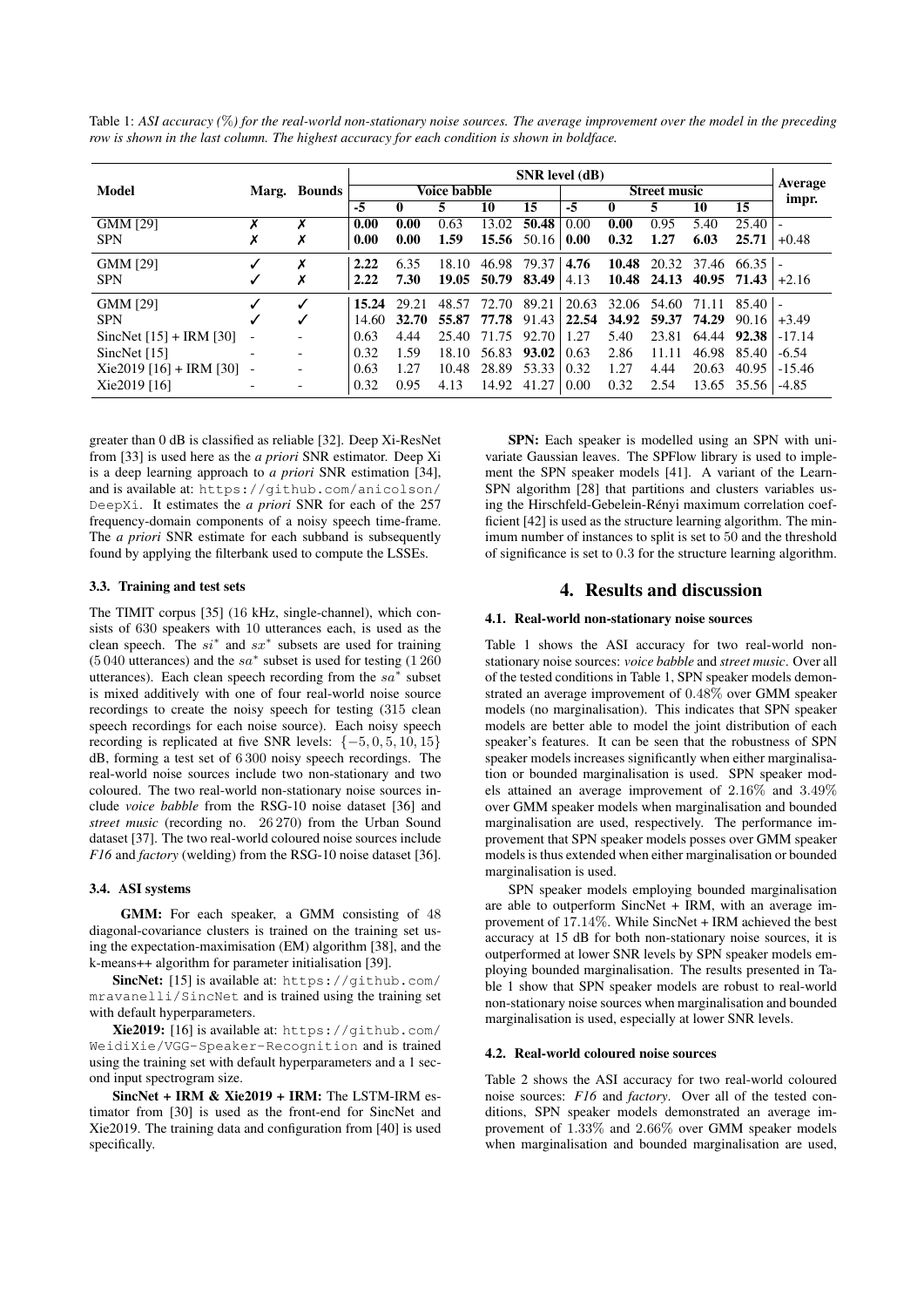Table 2: *ASI accuracy (*%*) for the real-world coloured noise sources. The average improvement over the model in the preceding row is shown in the last column. The highest accuracy for each condition is shown in boldface.*

|                           |                          | Marg. Bounds | <b>SNR</b> level (dB) |       |       |              |                   |                    |       |       |                  |             |          |
|---------------------------|--------------------------|--------------|-----------------------|-------|-------|--------------|-------------------|--------------------|-------|-------|------------------|-------------|----------|
| Model                     |                          |              | F16                   |       |       |              | Factory           |                    |       |       | Average<br>impr. |             |          |
|                           |                          |              | -5                    |       | 5.    | 10           | 15                | $-5$               | 0     |       | 10               | 15          |          |
| <b>GMM [29]</b>           | Х                        | Х            | 0.32                  | 0.32  | 0.95  | 0.95         | 10.16             | 0.63               | 1.27  | 0.63  | 1.90             | 12.06       |          |
| <b>SPN</b>                | Х                        | Х            | 0.32                  | 0.32  | 0.32  | 2.54         | 14.92             | 0.63               | 0.63  | 0.63  | 2.54             | 13.65       | $+0.73$  |
| <b>GMM [29]</b>           | ✓                        | X            | 1.90                  | 7.30  | 21.27 | 34.29        | 58.73             | 3.17               | 5.71  | 10.79 | 25.40            | $53.65$   - |          |
| <b>SPN</b>                | ✓                        | х            | 1.90                  | 10.16 | 21.59 | <b>34.60</b> | $59.37 \mid 2.54$ |                    | 6.35  | 14.29 | 28.89            | 55.87       | $+1.33$  |
| <b>GMM [29]</b>           |                          | J            | 19.37                 | 35.24 | 46.98 | 62.54        |                   | $80.32 \mid 11.75$ | 18.41 | 36.83 | 54.60            | $81.90 -$   |          |
| <b>SPN</b>                |                          | √            | 22.54                 | 36.83 | 49.84 | 66.35        | 81.90             | 10.48              | 21.59 | 39.68 | 56.83            | 82.54       | $+2.06$  |
| SincNet $[15] + IRM$ [30] | $\overline{\phantom{a}}$ |              | 0.63                  | 1.27  | 5.71  | 26.67        | 72.70             | 0.95               | 1.59  | 13.02 | 44.13            | 86.67       | $-21.52$ |
| SincNet $[15]$            |                          |              | 0.32                  | 0.63  | 4.13  | 16.19        | 57.78             | 0.00               | 0.95  | 5.71  | 35.56            | 78.41       | $-5.37$  |
| $Xie2019$ [16] + IRM [30] | $\overline{\phantom{a}}$ |              | 0.32                  | 0.32  | 2.86  | 6.98         | 20.00             | 0.00               | 0.32  | 0.63  | 2.86             | 21.27       | $-14.41$ |
| Xie2019 [16]              |                          |              | 0.32                  | 0.63  | 3.17  | 7.62         | 21.90             | 0.95               | 0.63  | 1.27  | 5.71             | 26.67       | $+1.33$  |

Table 3: *Average number of parameters used by each ASI system for each of the 630 speakers.*

|                                                  |  | SPN GMM Xie2019 SincNet |  |
|--------------------------------------------------|--|-------------------------|--|
| <b>Params. per speaker</b> 2502 2544 13545 36718 |  |                         |  |

respectively. This indicates that marginalisation and bounded marginalisation are more suited to SPN speaker models than GMM speaker models. SPN speaker models utilising bounded marginalisation were also able to outperform SincNet + IRM, with an average performance increase of 21.52%.

The results presented in Tables 1 and 2 show that SPN speaker models are robust to both real-world non-stationary and coloured noise sources when marginalisation or bounded marginalisation is used. The number of parameters that each ASI system expends on a speaker is specified in Table 3. SPN speaker models are more robust than SincNet, whilst employing 14.7 times fewer parameters on average per speaker. This exhibits the parameter efficiency of SPN speaker models.

### 4.3. Future direction

In this work, standard SPNs are used as speaker models. The structure learning algorithm used to find each SPN speaker model is LearnSPN (introduced in 2013) [28], which was the second-ever proposed. An increase in performance can likely be realised by utilising more advanced SPN architectures, such as random and tensorised SPNs (RAT-SPNs) [43], DGC-SPNs [27], or dynamic SPNs [26]. Such SPN architectures use predefined structures (i.e. no structure learning algorithm is required) and can be trained discriminatively using modern stochastic gradient descent optimisation algorithms [44]. Alternatively, they can be trained generatively using hard EM [22]. These capabilities are to be made available to researchers through toolkits such as LibSPN [24]. In this work we investigate SPNs and marginalisation on a simple robust ASI task. ASI was chosen as the task to demonstrate the robustness capabilities of SPNs, as a system could be quickly developed. The results presented in this work lead to more complicated robust speech processing tasks being investigated in future work (complicated in the sense that more system development is required). Such tasks include robust ASR and ASV.

## 5. Conclusion

SPNs utilising marginalisation are proposed for robust ASI. They are evaluated using real-world non-stationary and coloured noise sources at multiple SNR levels. It was found that SPN speaker models and marginalisation are more robust than two recent CNN-based ASI systems that employ significantly more parameters. With the development of new toolkits and architectures, SPNs and marginalisation are predicted to have a bright future in robust ASI, as well as robust ASR and ASV.

#### 6. References

- [1] Z. Zhang, "Mechanics of human voice production and control," *The Journal of the Acoustical Society of America*, vol. 140, no. 4, pp. 2614–2635, 2016.
- [2] Y. Tu, J. Du, L. Dai, and C. Lee, "A speaker-dependent deep learning approach to joint speech separation and acoustic modeling for multi-talker automatic speech recognition," in *2016 10th International Symposium on Chinese Spoken Language Processing (ISC-SLP)*, 2016, pp. 1–5.
- [3] T. J. Park and P. Georgiou, "Multimodal speaker segmentation and diarization using lexical and acoustic cues via sequence to sequence neural networks," in *Proc. Interspeech 2018*, 2018, pp. 1373–1377.
- [4] D. A. Reynolds, "Speaker identification and verification using Gaussian mixture speaker models," *Speech Communication*, vol. 17, no. 1, pp. 91 – 108, 1995.
- [5] D. A. Reynolds, "Channel robust speaker verification via feature mapping," in *2003 IEEE International Conference on Acoustics, Speech, and Signal Processing, 2003. Proceedings. (ICASSP '03).*, vol. 2, 2003, pp. 53–56.
- [6] R. J. Mammone, Xiaoyu Zhang, and R. P. Ramachandran, "Robust speaker recognition: A feature-based approach," *IEEE Signal Processing Magazine*, vol. 13, no. 5, pp. 58–71, 1996.
- [7] B. Raj and R. M. Stern, "Missing-feature approaches in speech recognition," *IEEE Signal Processing Magazine*, vol. 22, no. 5, pp. 101–116, 2005.
- [8] M. Cooke, P. Green, L. Josifovski, and A. Vizinho, "Robust automatic speech recognition with missing and unreliable acoustic data," *Speech Communication*, vol. 34, no. 3, pp. 267 – 285, 2001.
- [9] R. Togneri and D. Pullella, "An overview of speaker identification: Accuracy and robustness issues," *IEEE Circuits and Systems Magazine*, vol. 11, no. 2, pp. 23–61, 2011.